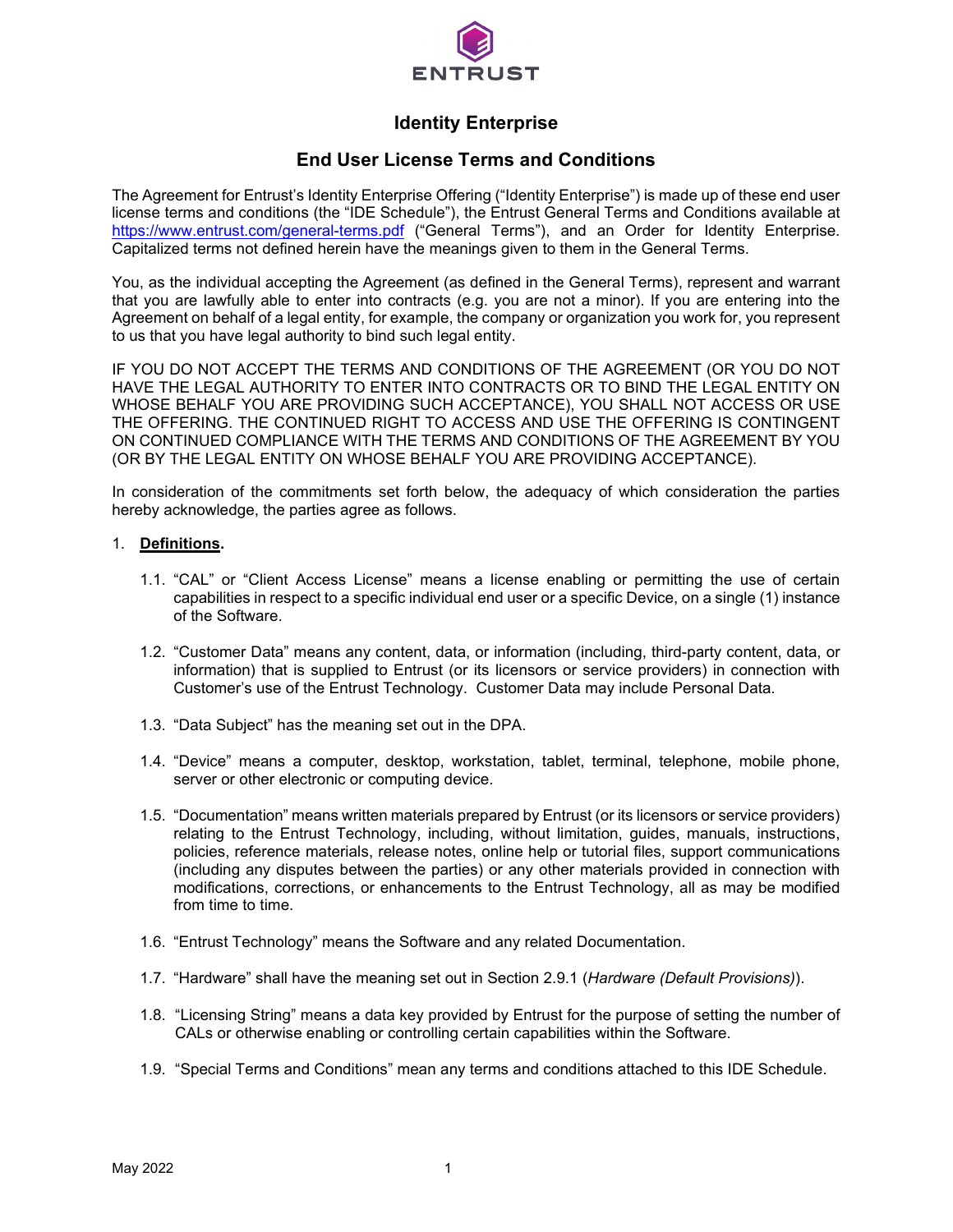

## 2. **Software Licenses.**

- 2.1. Grant of License**.** Subject to Customer's compliance with the Agreement, Entrust hereby grants Customer a personal, non-exclusive, non-transferable, non-sub-licensable license to download, install, and use the Software, in object code form only, for the sole purpose of conducting Customer's internal business operations, and not for resale or any other commercial purpose, all in accordance with: (i) the Documentation; and (ii) any specifications or limitations set out in the Order or imposed by technological means of the capabilities of the Software that Customer is permitted to use, such as limits associated with subscription or transaction levels, as well as on copies of Software, numbers or types of users or devices, number of CALs, and types of deployment (e.g. high availability, test or disaster recovery).
- 2.2. Licensed Not Sold. The Software is protected by copyright and other intellectual property laws and treaties. Copies of the Software provided to Customer (or Users) pursuant to the Agreement are licensed, not sold, and neither Customer nor any User receives any title to or ownership of any copy of the Software itself.
- 2.3. Upgrades. This Software Schedule does not grant any entitlement to receive any upgrades to the Software. If Customer is entitled to receive upgrades to any Software, for example as a result of purchasing maintenance and support under a separate Support Schedule or subscribing to an Offering that includes Support with upgrades for the connected Software, then such Software includes such upgrades, subject to any additional terms that may be imposed on enhanced features made available as part of the upgrade.
- 2.4. Restrictions. In addition to the restrictions set out in the General Terms, Customer shall not: (i) use the Software for service bureau or time-sharing purposes; (ii) permit any unauthorized third parties from accessing the Entrust Technology; or (iii) attempt to gain unauthorized access to, or disrupt the integrity or performance of, the Software or the data contained therein.
- 2.5. License Strings. If an item of Software uses a Licensing String, Customer shall only use such Licensing String in conjunction with the copy of Software for which it was delivered, and Customer may not copy or alter a Licensing String or use it for more than one (1) instance of the Software. All quantities are total quantities. For example, if Customer acquires a license for five (5) copies of an item of Software and acquires 10,000 CALs for such Software, then a total of 10,000 CALs can be used with the Software (i.e. Customer have not purchased 50,000 CALs).
- 2.6. Installation and Management. Customer agrees that it will be responsible for installing, configuring, and managing the Software in accordance with the Documentation. Entrust will have no responsibility or liability for any impact to or failure of the Software resulting from Customer's improper installation, configuration, and/or management.
- 2.7. Documentation. Customer may reproduce and use the Documentation solely as necessary to support Customer's access to and use of the Software. Each permitted copy of all or part of the Documentation must include all copyright notices, restricted rights legends, proprietary markings and the like exactly as they appear on the copy delivered by Entrust or downloaded or otherwise accessed by Customer.
- 2.8. Support. If an Order calls for support, any such support will be provided pursuant to the terms and conditions set out at [https://www.entrust.com/identity-enterprise-support-schedule.pdf.](https://www.entrust.com/identity-enterprise-support-schedule.pdf) Notwithstanding the foregoing, where support is purchased through an authorized reseller and the Order indicates that the authorized reseller will provide support, then such support will be provided by the authorized reseller (and not Entrust). If Customer is entitled to receive upgrades to any Software as a result of purchasing maintenance and support, then such Software includes such upgrades, subject to any additional terms that may be imposed on enhanced features made available as part of the upgrade.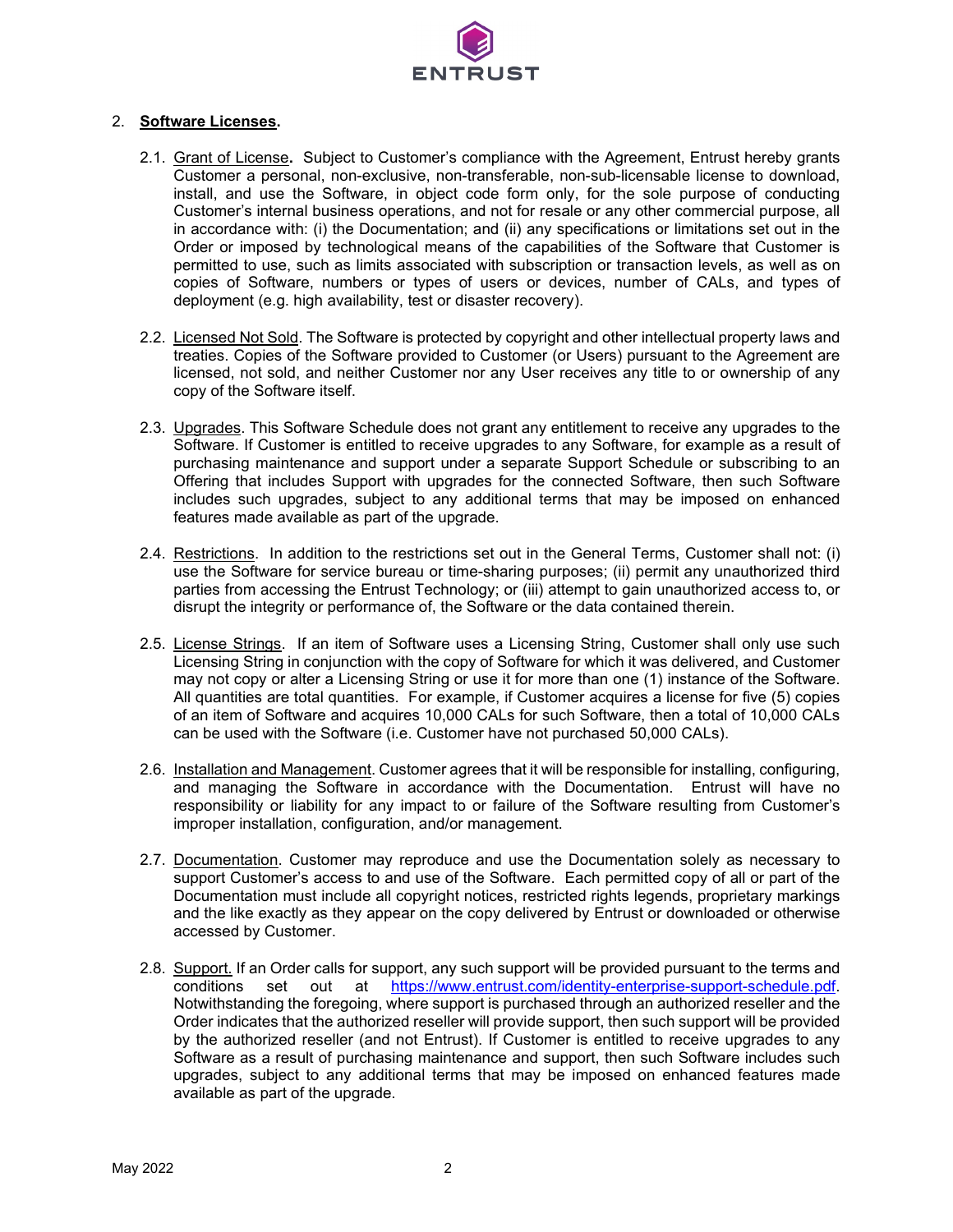

2.9. Unauthorized Access. Customer will take reasonable steps to prevent unauthorized access to the Entrust Technology, including, without limitation, by protecting its passwords and other log-in information. Customer will notify Entrust immediately of any known or suspected unauthorized use of the Entrust Technology or breach of its security and will use best efforts to stop such breach or unauthorized use.

#### 2.10.Hardware.

- 2.10.1.Hardware (Default Provisions). If an Order calls for hardware and no third party or Entrust separate agreements or terms and conditions accompany them, then the Agreement shall apply to such hardware ("Hardware") along with the following terms and conditions: (i) Customer will be the importer of record for the Hardware and responsible for all freight, packing, insurance and other shipping-related expenses; (ii) risk of loss and title to the Hardware will pass to Customer upon delivery of the Hardware by Entrust or one of their respective agents to the carrier; (iii) the Hardware will be free from material defects in materials and workmanship and will conform to the published specifications for such Hardware in effect as of the date of manufacture for a period of one (1) year from the date on which such Hardware are first delivered to Customer (or for such extended warranty period as may be set out in the applicable Order); and (iv) Customer will use Entrust as Customer's point of contact for Hardware warranty inquiries. The aforementioned Hardware warranty will not apply where the issue is caused by accident, misuse, abuse, improper operation, misapplication, or any other cause external to the Hardware. Any Hardware that is replaced becomes the property of Entrust. Entrust's exclusive liability and Customer's exclusive remedy for breach of this Section (*Hardware (Default Provisions)*) is for Entrust, at its option, to repair or replace the Hardware, or take return of the Hardware and refund the price paid for the Hardware. "Hardware" is not part of the Entrust Technology.
- 2.10.2.Use Only with Software. Any Hardware included with the Software may be used only with the applicable Software, unless otherwise permitted in the applicable agreement accompanying such Hardware, or as otherwise permitted by Entrust in writing.
- 2.11. Delivery. Entrust shall make the Entrust Technology available for electronic download within thirty (30) days of acceptance of an Order, subject to the receipt of all required documentation, including any required export and import permits. Thereafter, Customer shall be responsible for and bear all expenses (including taxes) related to making the permitted number of copies and distributing such copies if and as permitted in the Agreement. Customer will be the importer of record for the Software.

## 3. **Evaluation; NFR.**

- 3.1. Evaluation Purposes. Entrust may grant Customer the right to download, install, access, and use the Entrust Technology for evaluation purposes for the Trial Period. During the Trial Period Customer shall not (i) use the Entrust Technology in order for Customer to generate revenue; or (ii) use any Customer Data or Personal Data in its evaluation of the Entrust Technology - only fictitious non-production data can be used.
- 3.2. Not-for-Resale (NFR) Purposes. Entrust may grant Customer that is an authorized reseller of the Entrust Technology the right to download, install, access, and use the Entrust Technology for notfor-resale (NFR) purposes for the NFR Period. During the NFR Period Customer may download, install, access, and use the Entrust Technology for purposes of development, testing, support, integration, proofs of concept and demonstrations. Customer shall not use any Customer Data or Personal Data in its NFR use of the Entrust Technology - only fictitious non-production data can be used.
- 3.3. Trial Period. Customer's evaluation of the Entrust Technology pursuant to this Section 3 (*Evaluation; NFR*) shall commence on the date Customer downloads and/or accesses the Entrust Technology and continue for a period of thirty (30) days ("Trial Period"), or as otherwise agreed to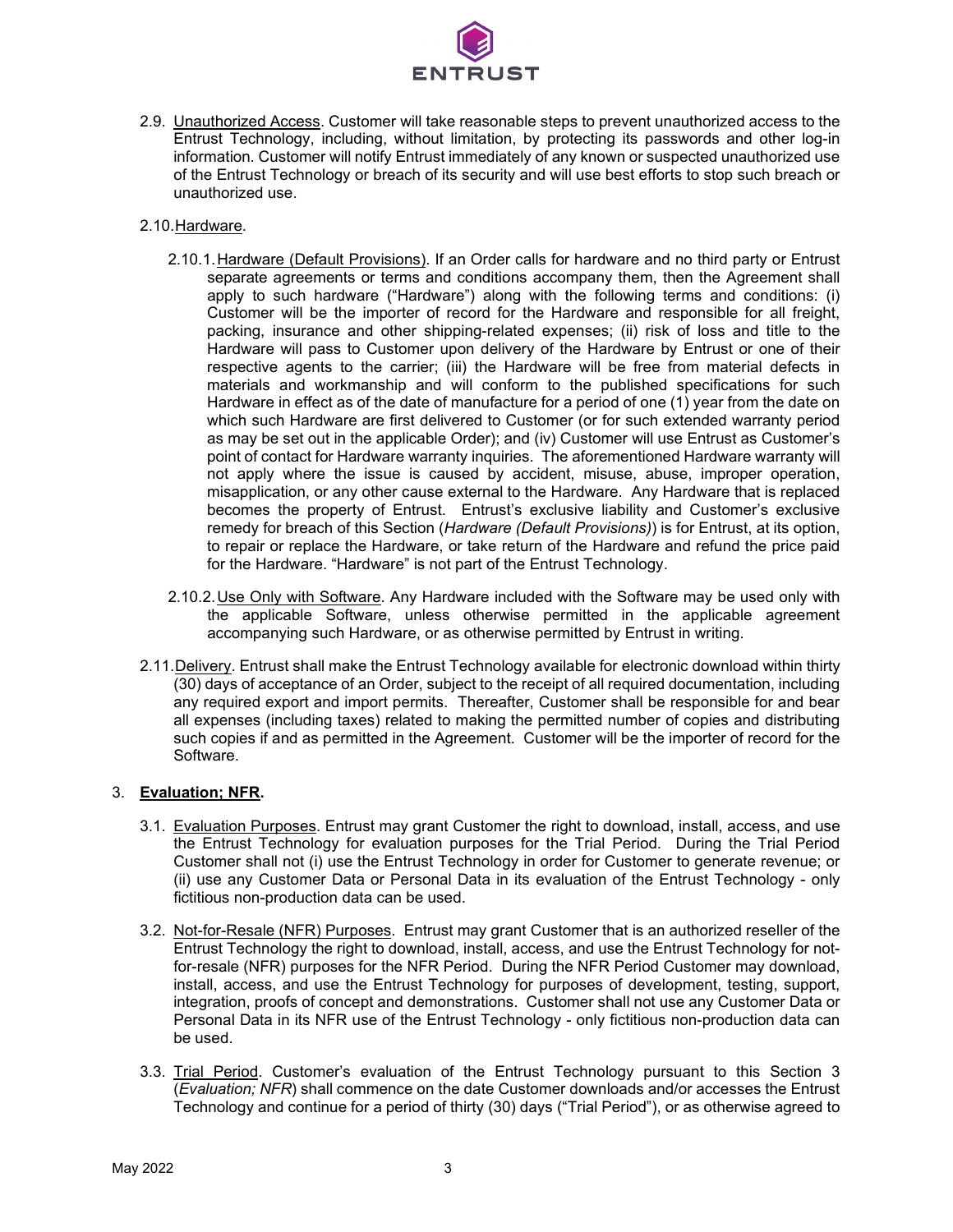

by Entrust in writing with Customer (authorized reseller).

- 3.4. NFR Period. Customer's access to and use of the Entrust Technology for NFR purposes pursuant to this Section 3 (*Evaluation; NFR*) shall commence on the date Customer downloads and/or accesses the Entrust Technology and continue for the duration indicated in the Order or the Documentation ("NFR Period").
- 3.5. Termination. Notwithstanding the foregoing, Entrust may in its sole discretion terminate Customer's evaluation or NFR access to and use of the Entrust Technology at any time, for any or no reason, without advanced notice.

#### 4. **Fees.**

4.1. Customer will pay the costs and fees (including where overages are applicable, any overage fees) for the Software (or Hardware, if applicable) as set out in the applicable Order, which are payable in accordance with the Order and the General Terms.

#### 5. **Data Processing.**

5.1. Consents Customer Data; Personal Data. Customer represents and warrants that before providing Customer Data or Personal Data to Entrust, Customer will have provided and/or obtained the requisite consents (if any) and made all requisite disclosures (if any) to data subjects, in accordance with all applicable laws, rules or regulations for the collection, use, and disclosure of the Customer Data or Personal Data, by Entrust (or its licensors or service providers) in accordance with the Agreement. Customer shall be responsible for the accuracy, quality and legality of Customer Data or Personal Data and the means by which Customer acquired them.

### 6. **No Other Rights Granted; Feedback.**

- 6.1. No Other Rights Granted. The rights granted under the Agreement are only as expressly set forth in the Agreement. No other right or interest is or will be deemed to be granted, whether by implication, estoppel, inference or otherwise, by or as a result of the Agreement or any conduct of either party under the Agreement. Entrust and its licensors expressly retain all ownership rights, title, and interest in the products and services provided by Entrust (including any modifications, enhancements and derivative works thereof). Any permitted copy of all or part of any item provided to Customer must include all copyright notices, restricted rights legends, proprietary markings and the like exactly as they appear on the copy delivered by Entrust to Customer.
- 6.2. Feedback. "Feedback" refers to Customer's suggestions, comments, or other feedback about the Entrust Technology or other Entrust products and services. Even if designated as confidential, Feedback will not be subject to any confidentiality obligations binding Entrust. Customer hereby agrees that Entrust will own all Feedback and all associated intellectual property rights in or to Feedback, and Customer hereby assigns to Entrust all of Customer's right, title, and interest thereto, including without limitation intellectual property rights.

#### 7. **Warranty; Disclaimer.**

7.1. Software Warranty. Entrust warrants that (i) for a period of ninety (90) days from the date of delivery the Software will perform in substantial accordance with the Documentation, as applicable to the scope of license purchased by Customer as set out in the Order; and (ii) at the time of delivery, Entrust shall have used commercially reasonable efforts to cause the Software to be free of any known computer virus or harmful, malicious, or hidden software, data, or other computer instructions whose purpose is to disrupt, damage, or interfere with the licensed use of computer and telecommunications software or hardware for their normal purposes ("Malware").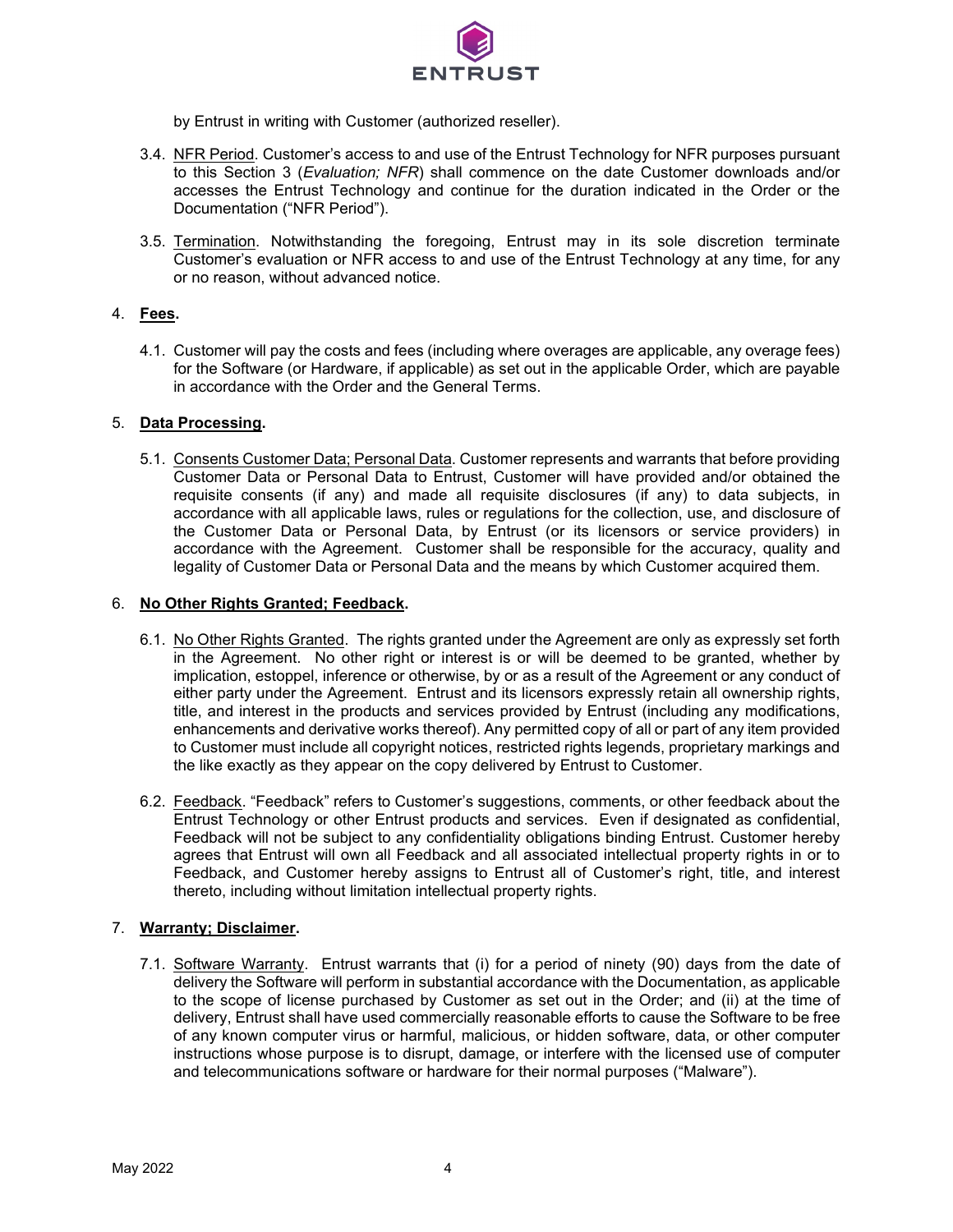

- 7.2. Warranty Exclusions. The warranty in Section 7.1 (*Software Warranty*) shall not cover or apply with respect to any damages, malfunctions or non-conformities caused by (i) failure to use the Software in accordance with the Agreement and the Documentation; (ii) accident, misuse, abuse, improper operation, misapplication, or any other cause external to the Software; (iii) any modifications or additions made to the Software by Customer. Entrust shall have no obligation to fix errors in the Software caused by accident, misuse, abuse, improper operation, misapplication, or any other cause external to the Software; or (iv) any evaluation or NFR use pursuant to Section 3 (*Evaluation; NFR*).
- 7.3. Remedy for Breach of Warranty. Entrust's exclusive liability and the Customer's sole and exclusive remedy for breach of the provisions of this Section (*Warranty*) shall be, at Entrust's option, to correct, repair or replace, free of charge, the Software which does not meet Entrust's warranty.

#### 7.4. **Except as expressly stated in this Section 7 (Warranty), the disclaimers in Section 13 (Disclaimer of Warranties) of the General Terms apply to the Software.**

#### 8. **Indemnification**.

8.1. Indemnification by Customer. In addition to the restrictions set out in the General Terms, Customer agrees to defend, indemnify and hold harmless, Entrust against any and all third party claims, demands, suits or proceedings, costs, damages, losses, settlement fees, and expenses (including without limitation attorney fees and disbursements) arising out of or related to: (i) infringement, misappropriation or violation of a copyright, trademark, trade secret, or privacy or confidentiality right by written material, images, logos or other content uploaded to the Entrust Technology through the Customer Account; (ii) the injury to or death of any individual, or any loss of or damage to real or tangible personal property, caused by the act or omission of Customer; or (iii) violation of applicable law by Customer, or Customer Data (collectively with those items in the General Terms, "Customer-Related Claims").

#### 9. **Term and Termination.**

- 9.1. Term**.** Unless otherwise specified on the Order, the Offering Term for the Software will commence on the date that the Order is accepted by Entrust and, unless otherwise terminated pursuant to the Agreement, will expire on (i) the date the Trial Period or NFR Period expires; (ii) the date the subscription period set out in the Order expires; or (iii) the date the Customer ceases to use the Software in the case of a perpetual license (as applicable, the "Term").
- 9.2. Termination. In addition to the termination rights in the General Terms:
	- 9.2.1.Entrust may terminate a license to Software granted under this IDE Schedule and refuse any additional Orders for Software if Customer commits a material breach of this IDE Schedule and fails to remedy such material breach within thirty (30) days after delivery of notice of the occurrence or existence of such breach or such longer period as may be agreed to in writing by Entrust.
	- 9.2.2.Customer may terminate a perpetual license to Software granted under this IDE Schedule by destroying all copies of the Software under its control and notifying Entrust of such destruction.

## 10. **General.**

10.1.Order of Precedence. In the event of a conflict or differences between this IDE Schedule and Special Terms and Conditions, the Special Terms and Conditions will prevail over any conflicting provisions.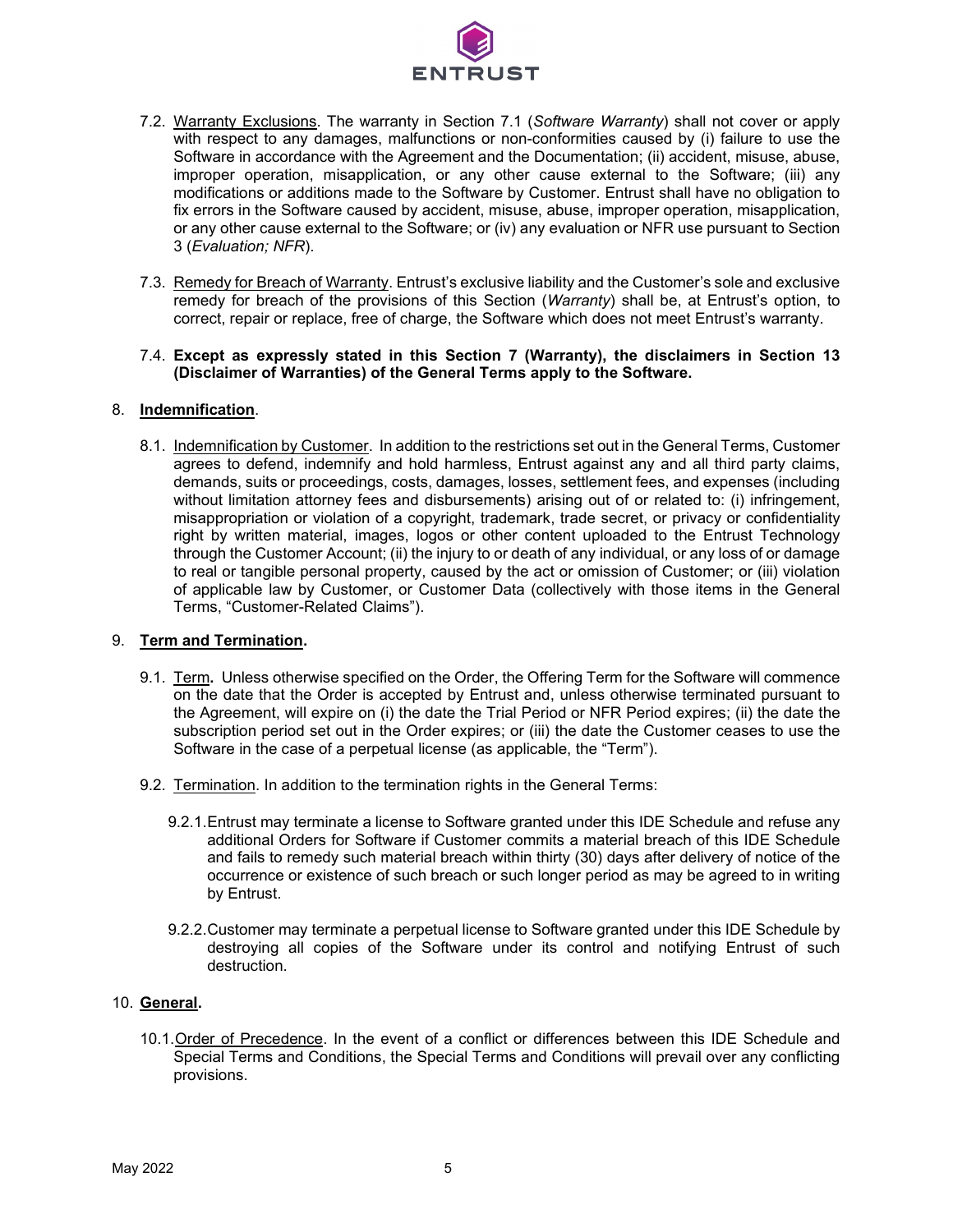

- 10.2.Publicity. Customer agrees that Entrust may identify Customer as a customer of the Software, and, subject to its prior review and approval of a proposed copy, Entrust may issue a press release and/or case study regarding Customer's use of the Software.
- 10.3.U.S. Government End-Users. Any software and documentation provided under the Agreement are commercial items, as that term is defined in 48 CFR 2.101, consisting of commercial computer software and commercial computer software documentation, as those terms are used in 48 CFR 12.212. If software or documentation is acquired by or on behalf of the U.S. government or by a U.S. government contractor (including without limitation prime contractors and subcontractors at any tier), then in accordance with 48 CFR 227.7202-4 (for Department of Defense licenses only) and 48 CFR 12.212 (for licenses with all federal government agencies), the government's rights to such software and documentation are limited to the commercial rights specifically granted in the Agreement, as restricted by the Agreement. The rights limited by the preceding sentence include any rights to reproduce, modify, perform, display, disclose, release, or otherwise use the software or documentation. This Section (*U.S. Government End-Users*) does not grant Customer any rights not specifically set forth in the Agreement. Customer shall not remove or deface any restricted rights notice or other legal notice appearing in any software or documentation or on any associated packaging or other media. Customer shall require that its U.S. government users of any software or documentation agree to and acknowledge the provisions of this Section (*U.S. Government End-Users*) in writing.
- 10.4.Audit Rights**.** Customer shall keep reasonable records relating to Customer's use of the Software sufficient to show compliance with the Agreement, includgin, without limitation, with respect to the number of (i) copies of Software made or used by Customer; and (ii) CALs issued and used ("Usage Records"). A chartered or certified public accountant selected by Entrust may, upon reasonable notice and during normal business hours, but no more often than once a year, inspect such Usage Records. If the audit reveals that Customer's use has not been in compliance with the Agreement and as a result has not paid the full or correct price for its actual use, Entrust may invoice the unpaid price based on the price list current at the time of the audit. Customer shall pay the reasonable expenses incurred by Entrust to undertake the audit if the audit reveals either underpayment of more than 5% of the fees that should have been paid to Entrust for the audited period, or that Customer has materially failed to maintain Usage Records or provide them for inspection. In addition to the foregoing, Entrust shall also have the right to request that Customer provide a written report setting out the number of (i) copies of Software made or used by Customer; and (ii) CALs issued and used.
- 10.5.Professional Services. If Entrust provides any professional services and deliverables with respect to the Entrust Technology, such professional services and deliverables shall be subject to a separate agreement between Entrust and Customer, which may set out the scope and details of any professional services and deliverables, including, if and as applicable, resource specialist(s), milestones, delivery dates, acceptance criteria, payment terms and any other information and terms related thereto.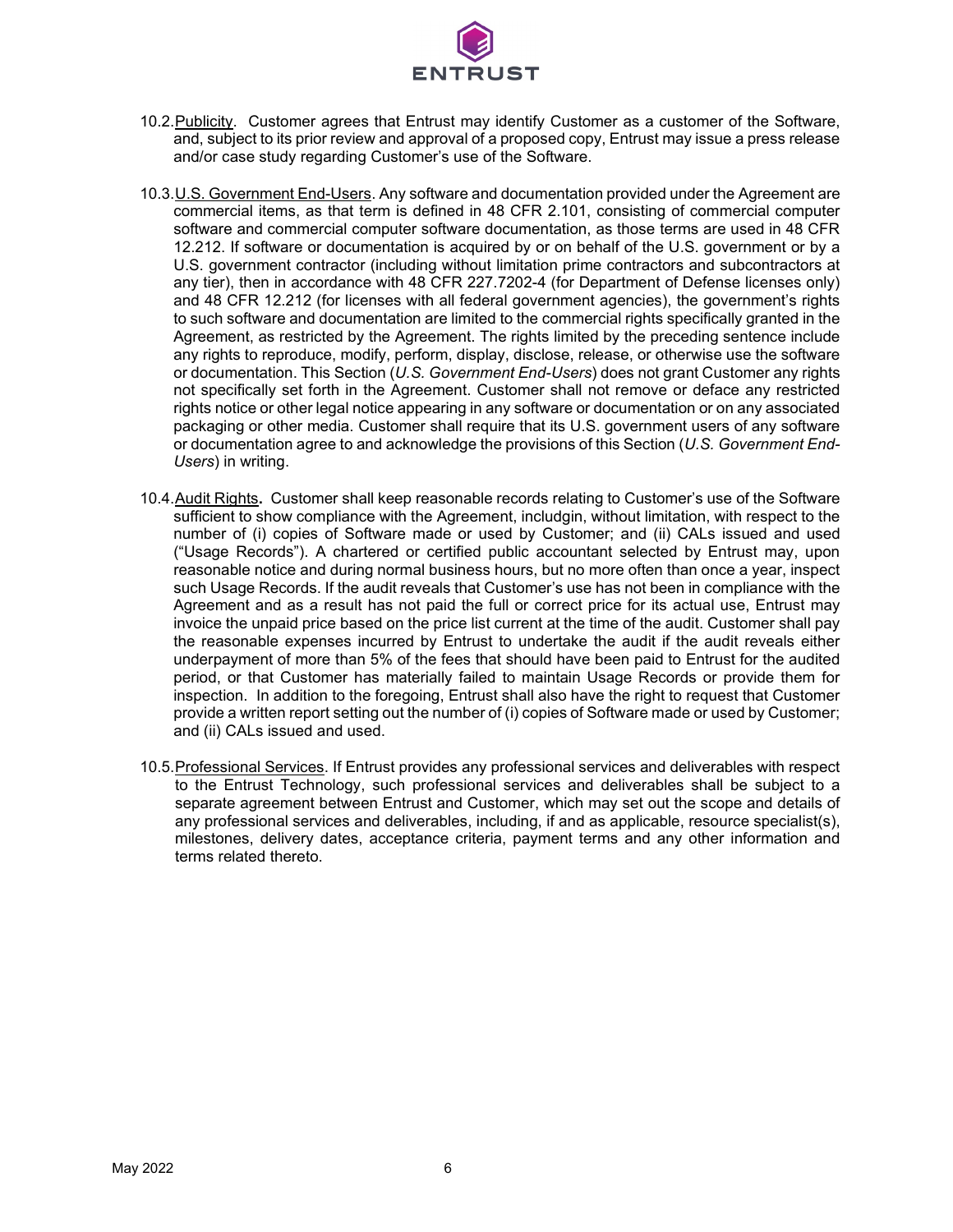

# **Device Reputation**

# **Special Terms and Conditions**

These Device Reputation Special Terms and Conditions ("Device Reputation Special Terms") are attached to the Entrust Identity Enterprise Schedule ("IDE Schedule"), and contain the terms and conditions that govern access to and use of the Device Reputation Service (as defined herein). Capitalized terms not defined in Section 1 herein or elsewhere in these Device Reputation Special Terms shall have the meaning set out in the IDE Schedule. References to articles or sections herein shall be to articles or sections in these Device Reputation Special Terms unless otherwise expressly stated. Provisions in these Device Reputation Special Terms will prevail with respect to the Device Reputation Service over any conflicting provision in the IDE Schedule.

#### 1. **DEFINITIONS.**

- 1.1. "Customer Application" means the application developed by Customer pursuant to the Device Fingerprint SDK License to be used to access and use the Device Reputation Service.
- 1.2. "Customer Data", in addition to its meaning in the IDE Schedule, with respect to the Device Reputation Service means Device Information, Risk Information, as well as data or information collected using the Customer Application.
- 1.3. "Database" means the centralized Global Intelligence Platform owned, operated and maintained by Entrust (or its licensors or service providers) which contains Device Information and associated information including Risk information.
- 1.4. "Device" means a particular computer, mobile phone, desktop, tablet or other computing device.
- 1.5. "Device Fingerprint" means a set of attributes and characteristics designed to identify a Device.
- 1.6. "Device Information" means a set of Device attributes and characteristics that are designed to identify a particular Device.
- 1.7. "Device Reputation Service" means the Device Reputation Service which forms part of the Entrust Technology (if selected by Customer and approved by Entrust in an Order).
- 1.8. "Purpose" means authentication, and assessing risk associated with end user devices (including, without limitation, transaction, abuse, reputation, and fraud risk).
- 1.9. "Response" means the recommendation, including Risk Information, returned by the Device Reputation Service about a Device which has been evaluated by the Device Reputation Service.
- 1.10. "Risk" means risk including, without limitation, transaction, abuse, reputation and fraud risk.
- 1.11. "Risk Information" means information relating to specific Risk(s).
- 1.12. "Device Fingerprint SDK License" means the Entrust Device Fingerprint SDK License through which Customer may obtain a license to use the Device Fingerprint software development toolkit. The Device Fingerprint SDK License is not a part of the Agreement.
- 1.13. "User" means any Data Subjects who owns or controls the Device and whose data is being collected through the Device Reputation Service.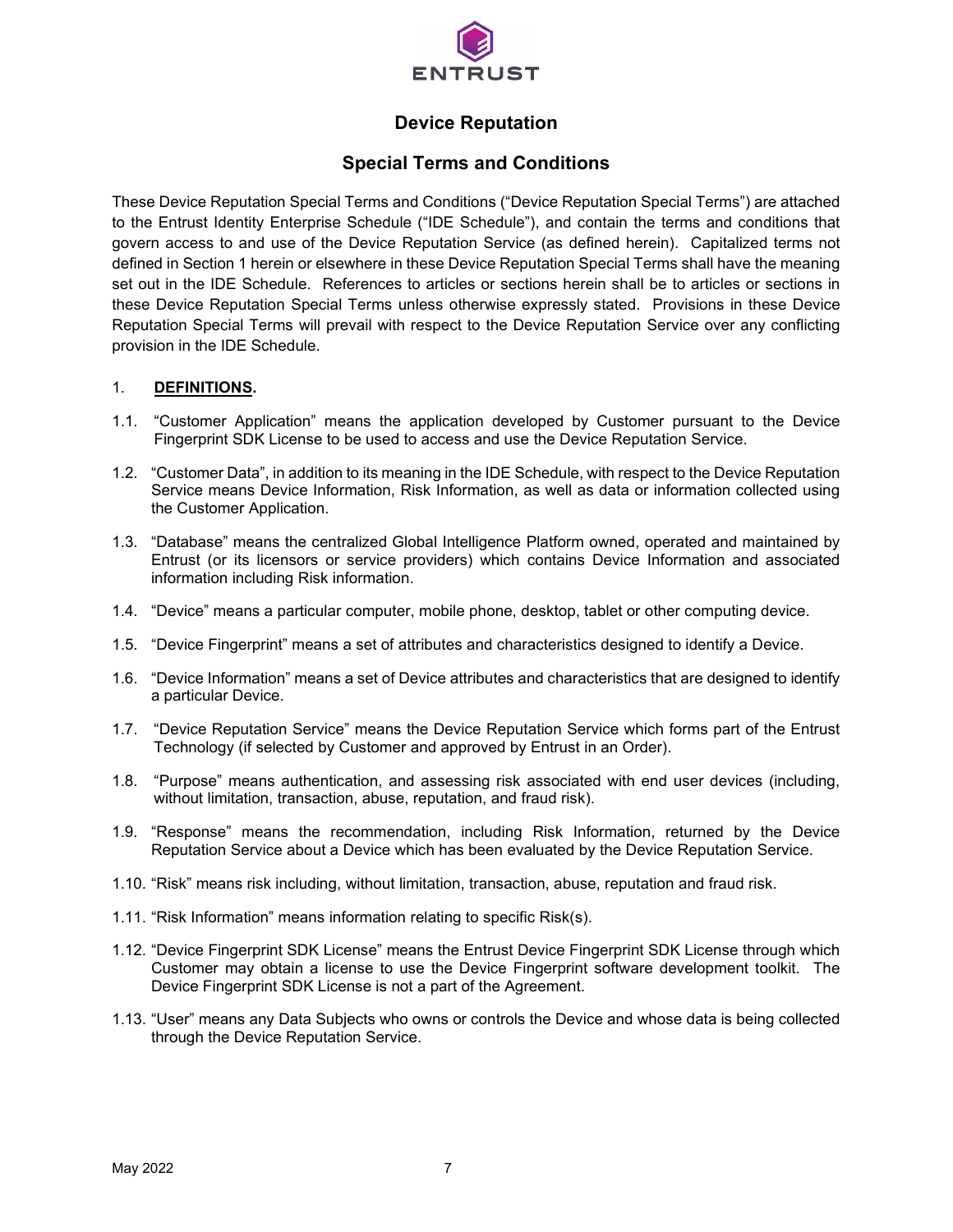

# 2. **USE OF DEVICE REPUTATION SERVICE.**

- 2.1. Grant of License. Subject to Customer's compliance with the Agreement, Entrust grants to Customer, during the Device Reputation Term (as defined herein), a worldwide, non-exclusive, nontransferable, non-sub-licensable right to, all in accordance with the Documentation, the right to access and use the Device Reputation Service, for the purpose of collecting and processing Device Information and providing Responses to Customer. The foregoing right to use shall be contingent on Customer (i) paying the additional fees related to the Device Reputation Service as set out in the relevant Order; (ii) obtaining all necessary User consents to allow Entrust and its Affiliates and their respective licensors and service providers to: (a) collect and process Device Fingerprints for the Purpose; (b) make use of other internal end user identifiers for the Purpose; and (c) return the results from the processing outlined in (a) ("Results") to Customer.
- 2.2. Restrictions. Device Fingerprints and Results must only be used in connection with the Software and for the Purpose.

### 3. **CUSTOMER DATA & PRIVACY.**

- 3.1. Customer further grants to Entrust (or its Affiliates, and any of their respective licensors and service providers), a world-wide, limited right, during the Device Reputation Service Term, to host, copy, transmit and display Customer Data and Personal Data as reasonably necessary for Entrust (or its Affiliates, and any of their respective licensors and service providers) to provide Device Reputation Service in accordance with the Agreement.
- 3.2. Consents; Accuracy; Rights. Customer represents and warrants that, before authorizing a User to use Device Reputation Service and before providing Customer Data or Personal Data to Entrust, Customer will have provided and/or obtained the requisite rights, consents or permissions, and made all requisite disclosures (if any), to Users in accordance with all applicable laws, rules or regulations for the collection, use, and disclosure of the Customer Data or Personal Data contained therein, by Entrust (including any of its Affiliates, and any of their respective licensors and service providers) in accordance with the Agreement. Customer further represents and warrants to Entrust that such Customer Data or Personal Data is accurate and up-to-date (and that Customer shall correct or update it as required), and that no Customer Data or Personal Data will violate or infringe (i) any thirdparty intellectual property, publicity, privacy or other rights; (ii) any applicable laws, rules or regulations; or (iii) any third-party products or services terms and conditions. Customer will be fully responsible for any Customer Data or Personal Data submitted, uploaded, or otherwise provided to Device Reputation Service by any User as if it was submitted, uploaded, or otherwise provided by Customer. Customer is solely responsible for the accuracy, content and legality of all Customer Data and Personal Data.
- 3.3. Rights in Customer Data and Personal Data. As between the parties, Customer will retain all right, title and interest (including any and all intellectual property rights) in and to the Customer Data and Personal Data provided to Entrust. Subject to the terms of the Agreement, Customer hereby grants to Entrust a non-exclusive, worldwide, royalty-free right to use, copy, store, transmit, modify, create derivative works of and display the Customer Data and Personal Data contained therein solely to the extent necessary to provide Device Reputation Service to Customer, and to sub-license such rights to any of Entrust's applicable licensors and service providers.
- 3.4. Rights in Certain Data (Device Reputation). As between the parties, Entrust owns and will retain all right, title and interest (including but not limited to any copyright, patent, trade secret, trademark or other proprietary and/or intellectual property rights) in and to Device Reputation Service, and the Device Information, Database, and any Response. For clarity, the foregoing does not mean that Entrust owns or retains any right, title or interest in or to the data elements comprising the Device Information, the Database, or any Response. The foregoing is an acknowledgement that, as between the parties, Entrust will retain any right, title and interest it may have in the Device Information, Database, and any Response, as collective works. Customer acknowledges that the Device